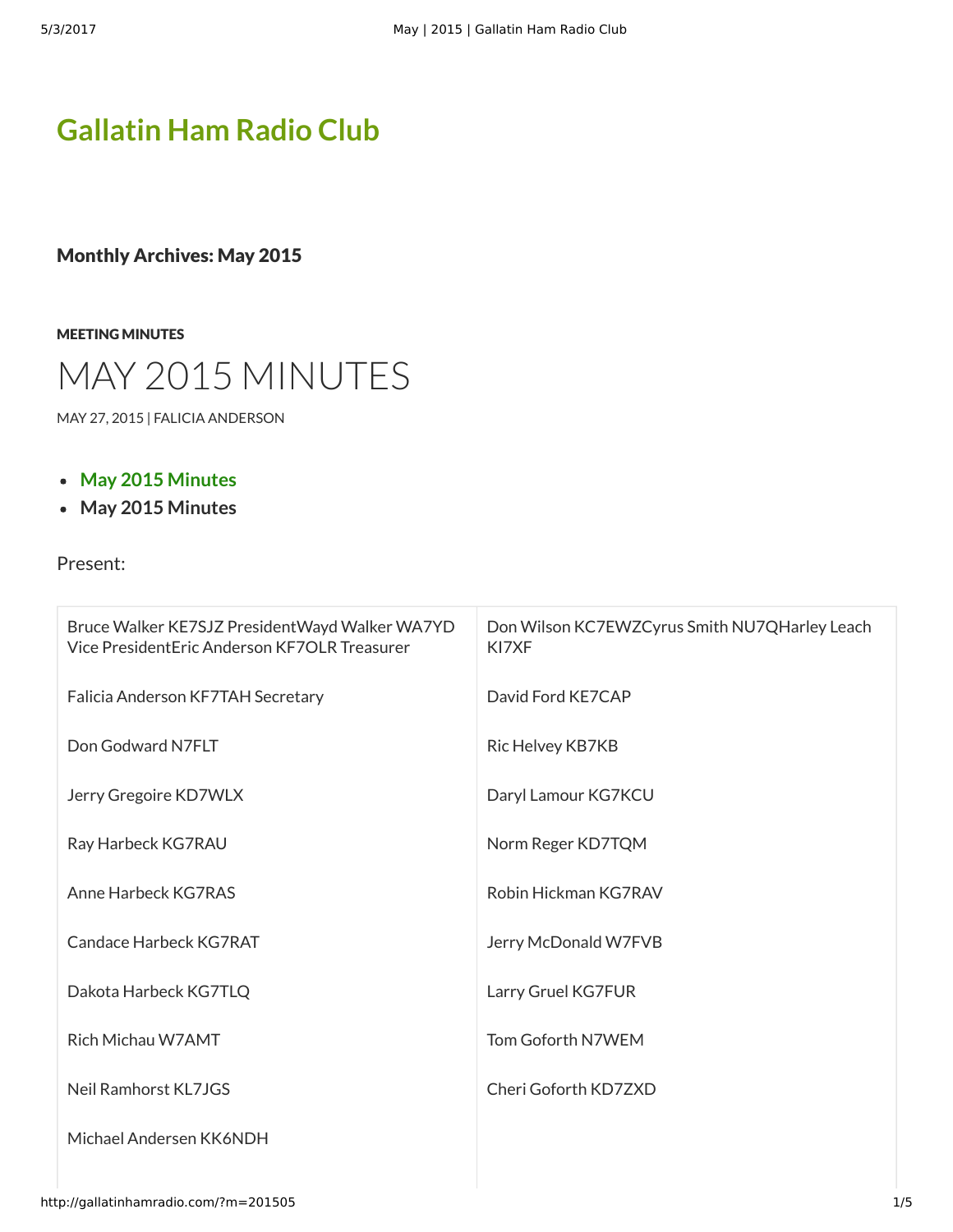Bruce Walker KE7SJZ called the meeting to order @7:02 PM. Followed by introductions

### **Old Business:**

**Minutes:** Approved

**Treasurer's report:** KF7OLR +\$75 in dues -\$128 for PO Box ending balance \$1,233.74

**Testing**: Two sessions in the month of June; Saturday, June 6<sup>th</sup> and on Field Day, Saturday, June 27<sup>th</sup>

**ERA:** 2015 Dues. Typical is 30.00 / year**.** Please send to: Bob Leo

**SAR**: N7FLT- Biker up Hyalite. Two week search and recovery-over 3,000 man hours, multiple counties and agencies

**School Club:** N7FLT- done for the year, test was held along with a foxhunt. Congrats to Dakota Harbeck KG7TLQ

**88 Net:** Great, Additional swap net held after regular net. This allows hams to trade or list what equipment they have for sale. The regular net is held every Tuesday at 8 PM on the 88 repeater

**Foxhunt**: KI7XF-There has been a lot

**HF**: Good Qso, up and down propagation

**Larry Springer K6PJ, MSU Activities:**

### **Old Business:**

Field Day, June 27-28, 2015 Field day will be held at Dale Heidners W7NAV place

Before hand:

- MOW? Need someone to mow field
- ADVERTISING:
	- Rich W7AMT will reletter signs and work on flyer
	- Michael KK6NDH will get posters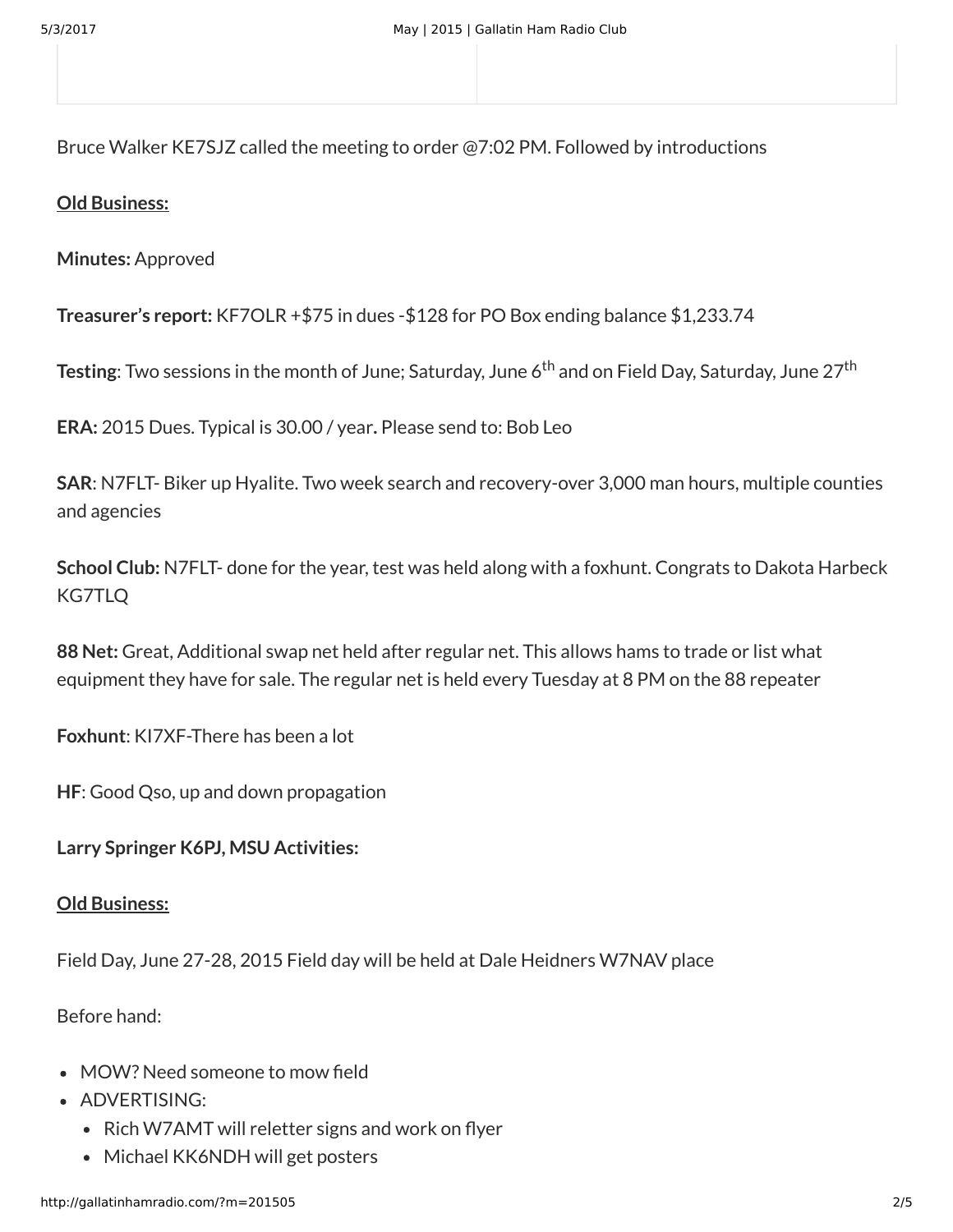• PORTA POTTY -Norm KD7TQM will rent porta potty

Friday:

- SET UP Need helpers to set up
- DI-POLE will be launched sometime between 3 and 6 PM
- TRAILER will be brought around 3PM'ish
- NET WORK -Neil KL7JGS will have routers to set up network

## Saturday:

- HAM TEST will be at either 12 or 1 PM
- $\bullet$  POT LUCK (5/6 PM ?)
	- Ray Harbeck KG7RAU offered to roast a pig for the pot luck, –Club will pay for pig
	- Everyone is to bring a side dish to share
- **Last names starting with letters A-M are being asked to bring a salad.**
- **Letters N-Z is being asked to bring a dessert. Please rsvp to email which one you will be bringing.**
- This Pot Luck will replace the club picnic this summer. NO Club Picnic this summer.
- $\bullet$  INFORMAL SWAP -There will be an informal swap (? time)
- FOX HUNT -All Day

2015 Event Overview

# **GHRC 2015 EVENTS Schedule**

- June 27-28, 2015 Field Day @ Dale Heidner W7NAV
- July 15-19, 2015 Gallatin County Fair-SAR Hams
- July 18, 2015 Payden Memorial Bike Ride/Blazing Saddles –Don Godward N7FLT
- July 26, 2015 Hyalite Triathlon-Scott Remington AA7SR (for profit organization)
- August 15, 2015 Bridger Ridge Run Kay Newman N7ZHN
- August 15, 2015 MS Ride Bruce Walker KE7SJZ
- August 21-22, 2015 Mystery Ranch- Neil Ramhorst KL7JGS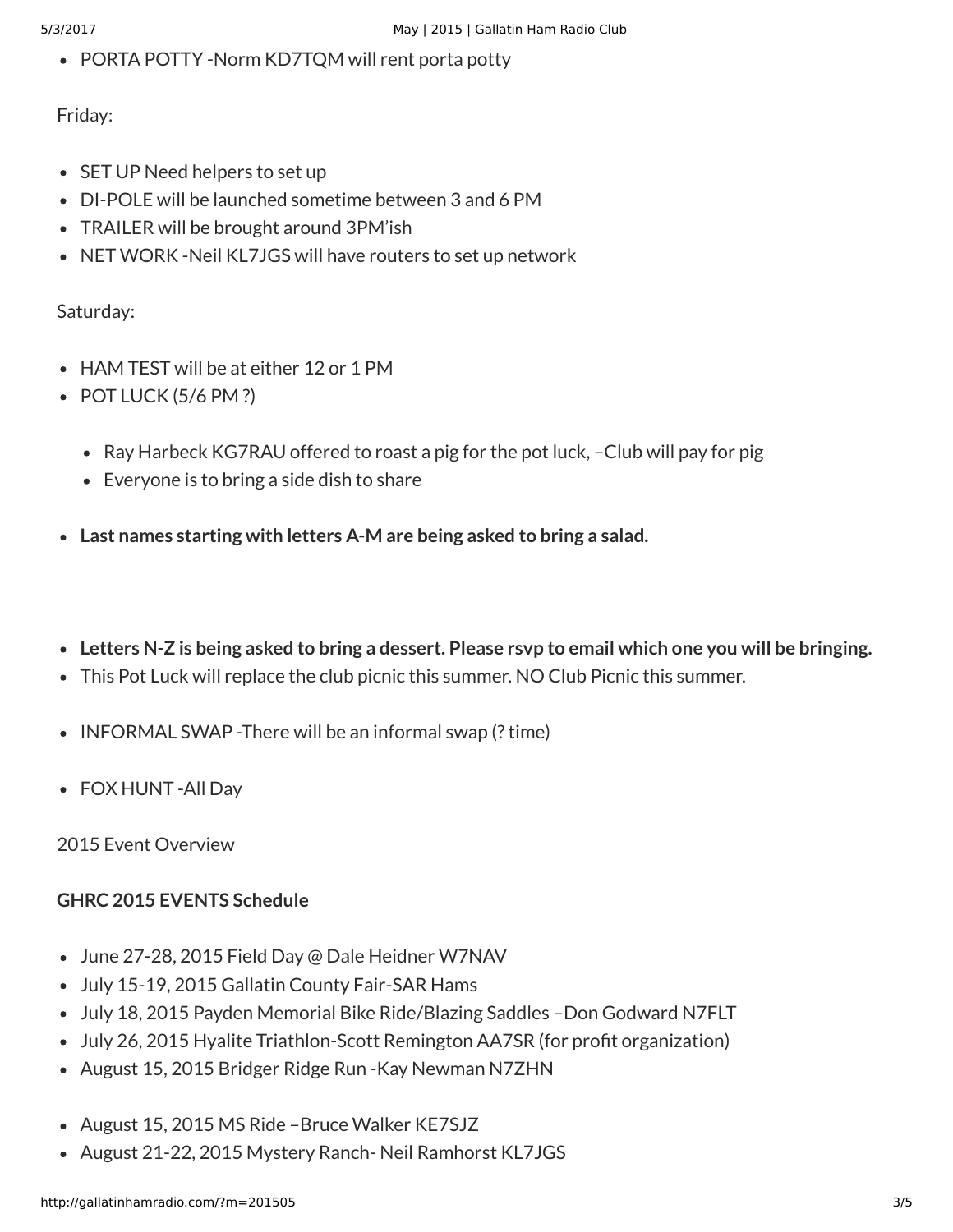- August 15-22, 2015 (possibly) Cycle Greater Yellowstone, this is a multi-day event!
	- Starts and ends in Red lodge
- September 12, 2015 Tour DeCure-Jerry Gregoire KD7WLX
- September 19, 2015 Belgrade Fall Fest Laura KT9X & Dave Svare N9DRS
- Club Picnic/Ham Fest- There will be no summer picnic or Ham Fest. We are combining the picnic and the field day potluck. The informal swap at Field day will replace the Ham Fest.
- Names behind events are last year's volunteer leaders and may change this year, as well as dates.

### **New Business:**

**Announcements:**

Meeting Adjourned @ 8:47 PM Don motioned, Jerry 2nded

**Presentation:** Thank you Jerry Gregoire KD7WLX for a great presentation on digital signal processing

Minutes respectfully submitted by Falicia Anderson KF7TAH